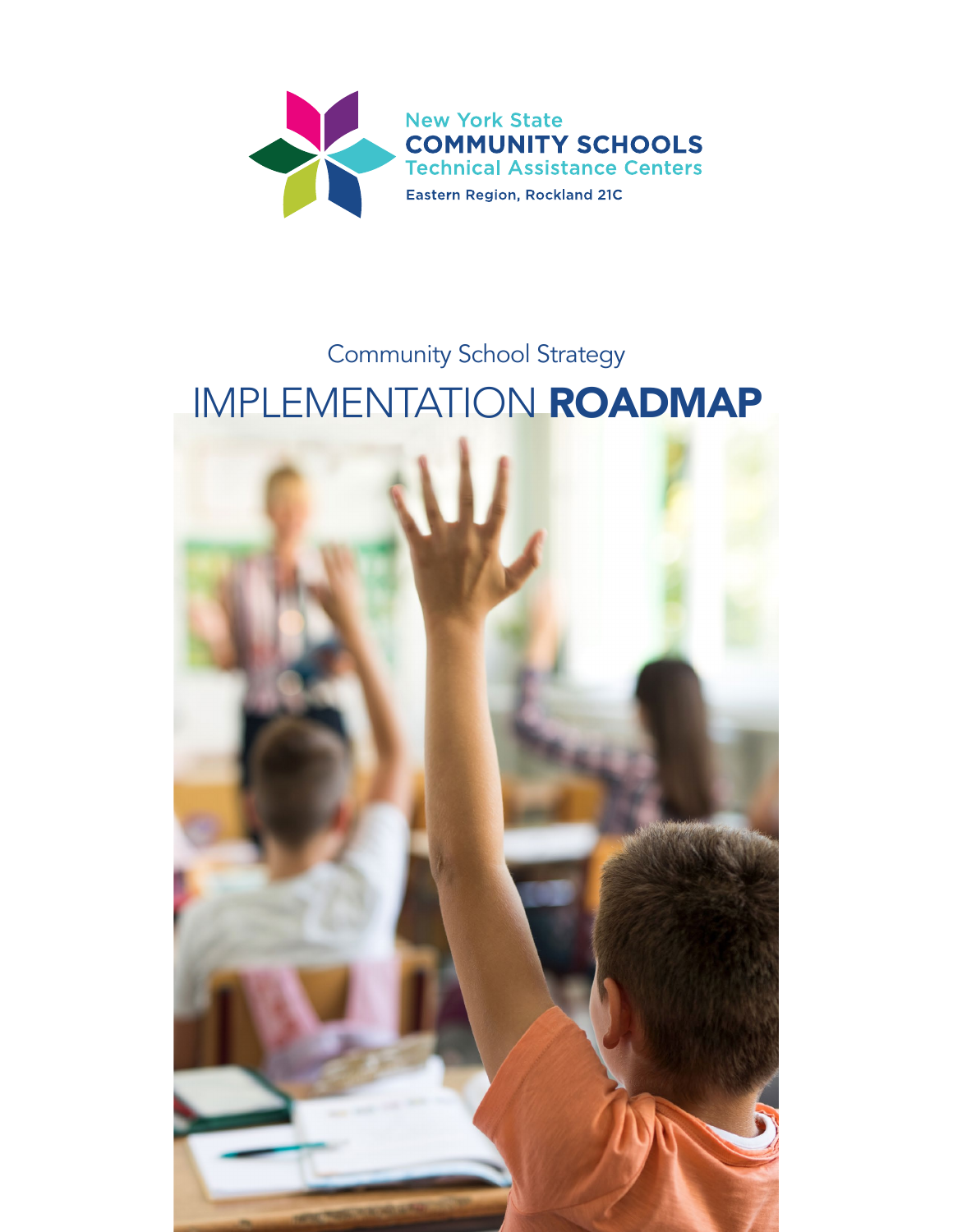



# TABLE OF **CONTENTS**

- 04 [EXPLORATION](#page-3-0)
- 06 [INSTALLATION](#page-5-0)
- 08 [INITIAL IMPLEMENTATION](#page-7-0)
- **10 [FULL IMPLEMENTATION](#page-9-0)**
- **12 SOURCE MATERIALS &** [ADDITIONAL RESOURCES](#page-11-0)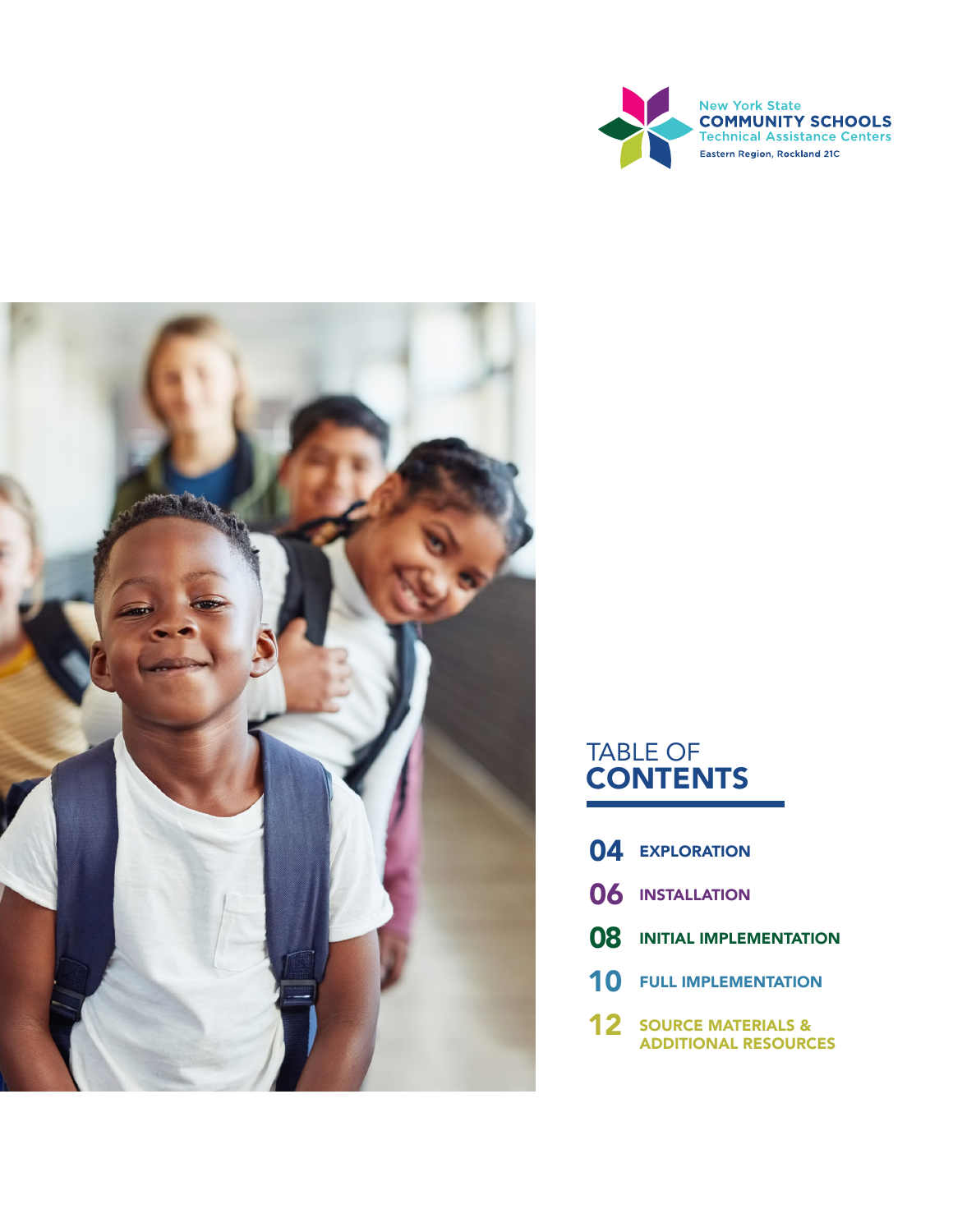

This tool is designed to assist with the implementation of the Community School Strategy using Implementation Science and the Four Pillars framework for Community Schools (CS). The **Implementation Stages [Planning Tool](https://nirn.fpg.unc.edu/sites/nirn.fpg.unc.edu/files/resources/Implementation%20Stages%20Planning%20Tool%20v8%20NIRN%20only%20Fillable.pdf)** developed by the National Implementation Research Network (NIRN) is used as a road map for implementation activities. The Four Pillars is used as the framework for the components of a Community School strategy.

Implementation Science refers to the methods used to enhance the adoption, implementation, and sustainability of a program or practice. Implementation occurs in four stages which are outlined below and used as the implementation method for Community Schools:

**Exploration:** assesses assets and needs, fit of the program or practice, and feasibility of implementation.

**Installation:** builds the infrastructure necessary to implement the program or practice, building practitioner and organizational capacity.

**Initial Implementation:** Initial efforts to use the program or practice, and data for continuous improvement.

Full Implementation: Stakeholders use the program or practice successfully, and population-level outcomes are achieved.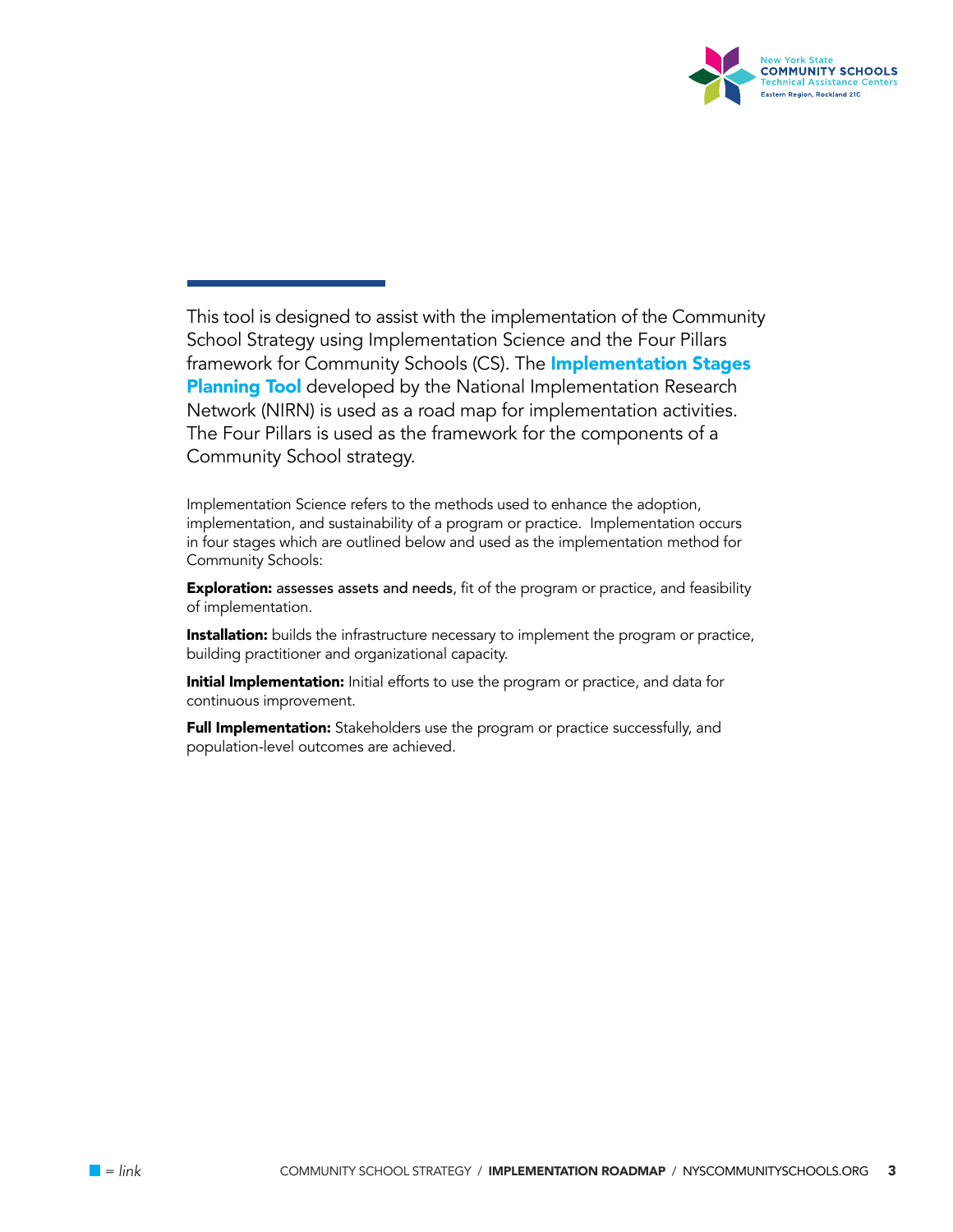

<span id="page-3-0"></span>**Exploration** / Installation / Initial Implementation / Full Implementation

# [Exploration](https://nirn.fpg.unc.edu/module-1/implementation-stages/exploration)

Assess assets and needs, fit of the program or practice and feasibility of implementation

| <b>OBJECTIVE</b>                                                                     | Explore the Community School strategy as the best solution.                                                                                                                                                                                                                                                                                                                                                                                                                                                                                                                                                                                                                                                                                                                                                                                                                                                                                                                                                                                                                                                                                                                                                                                                                                                                                                                                              |  |
|--------------------------------------------------------------------------------------|----------------------------------------------------------------------------------------------------------------------------------------------------------------------------------------------------------------------------------------------------------------------------------------------------------------------------------------------------------------------------------------------------------------------------------------------------------------------------------------------------------------------------------------------------------------------------------------------------------------------------------------------------------------------------------------------------------------------------------------------------------------------------------------------------------------------------------------------------------------------------------------------------------------------------------------------------------------------------------------------------------------------------------------------------------------------------------------------------------------------------------------------------------------------------------------------------------------------------------------------------------------------------------------------------------------------------------------------------------------------------------------------------------|--|
| <b>Stage-Specific</b><br><b>ACTIVITIES</b><br>for Community School<br>implementation | Convene start-up implementation team to conduct exploration<br>activities Implementation Team I Implementation Team II<br>Establish the answer to the question, Why the Community School<br>strategy for our school/district? Defining a Community School Tool<br>Assess readiness for change <b>Readiness for Change Tool</b><br>Consider appropriate Community School approach<br><b>Community School Models Tool</b><br>Conduct a Community Assets and Needs Assessment to gather<br>data and feedback about available resources and needs (resources,<br>practices, capacity), which will drive development of the Community<br>School strategy Needs Assessment Tool<br>Identify potential root causes <b>Root Cause Analysis Tool</b><br>Assess and identify existing and needed supports and financial<br>resources for staff to implement the Community School strategy<br><b>Capacity to Implement Tool</b><br>Grow relationships with stakeholders and cultivate champions in<br>the local community that have the authority and cultural capital<br>to promote change Stakeholder Engagement Tool I<br><b>Stakeholder Engagement Tool II</b><br>Develop communication plan <b>Communication Protocols Tool</b><br>Explore existing and desired practice/program with implementation<br>team using the Four Pillars CS Framework Initiative Inventory Tool<br><b>Exploration Analysis Tool</b> |  |
| Other<br><b>RESOURCES</b>                                                            | Questions to Consider for Exploration Stage Below<br>For more on the <b>Exploration Stage</b><br><b>Action Plan for Implementation Stages</b>                                                                                                                                                                                                                                                                                                                                                                                                                                                                                                                                                                                                                                                                                                                                                                                                                                                                                                                                                                                                                                                                                                                                                                                                                                                            |  |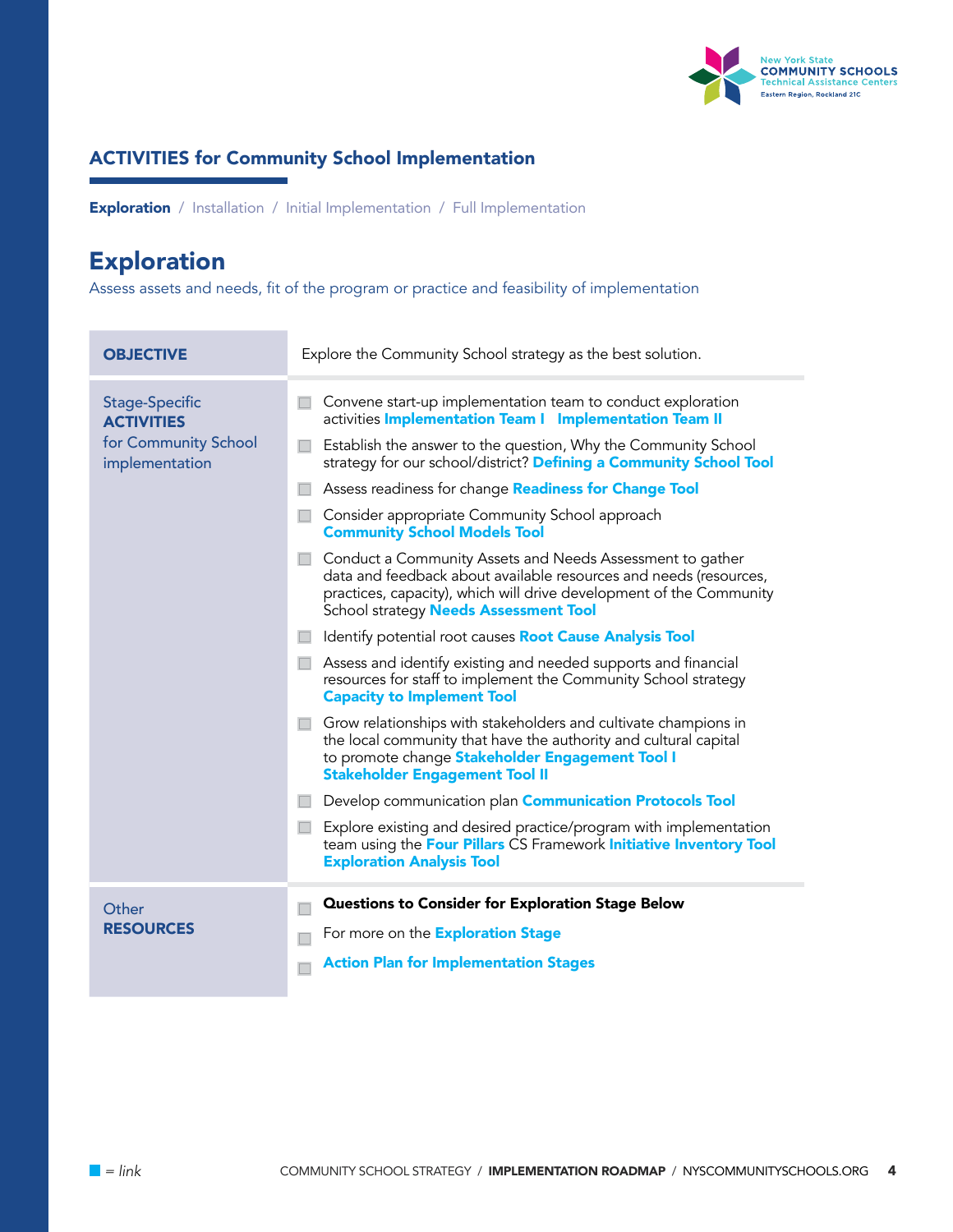

**Exploration** / Installation / Initial Implementation / Full Implementation

# [Exploration](https://nirn.fpg.unc.edu/module-1/implementation-stages/exploration)

Assess assets and needs, fit of the program or practice and feasibility of implementation

| <b>Stage-Specific</b><br><b>OUTCOMES</b><br>for Community School<br>implementation | Start-up implementation team formed<br>Need for Community School strategy demonstrated<br>Community School approach identified<br>Readiness for change from stakeholders realized<br>Needs and assets confirmed                                                                                                                                                                                                                       |
|------------------------------------------------------------------------------------|---------------------------------------------------------------------------------------------------------------------------------------------------------------------------------------------------------------------------------------------------------------------------------------------------------------------------------------------------------------------------------------------------------------------------------------|
|                                                                                    | Stakeholder engagement plan formed<br>For more information on <b>Exploration Outcomes</b>                                                                                                                                                                                                                                                                                                                                             |
| <b>QUESTIONS</b><br>to consider                                                    | What core education and human services issues are to be<br>addressed? What are the <b>root causes</b> ?<br>What practices or programs have demonstrated to be effective<br>in addressing the comprehensive needs of children on a broad scale?<br>Who are the political, school and community leaders (including<br>voices not traditionally prioritized) willing to enter into a long-term<br>commitment to contribute to solutions? |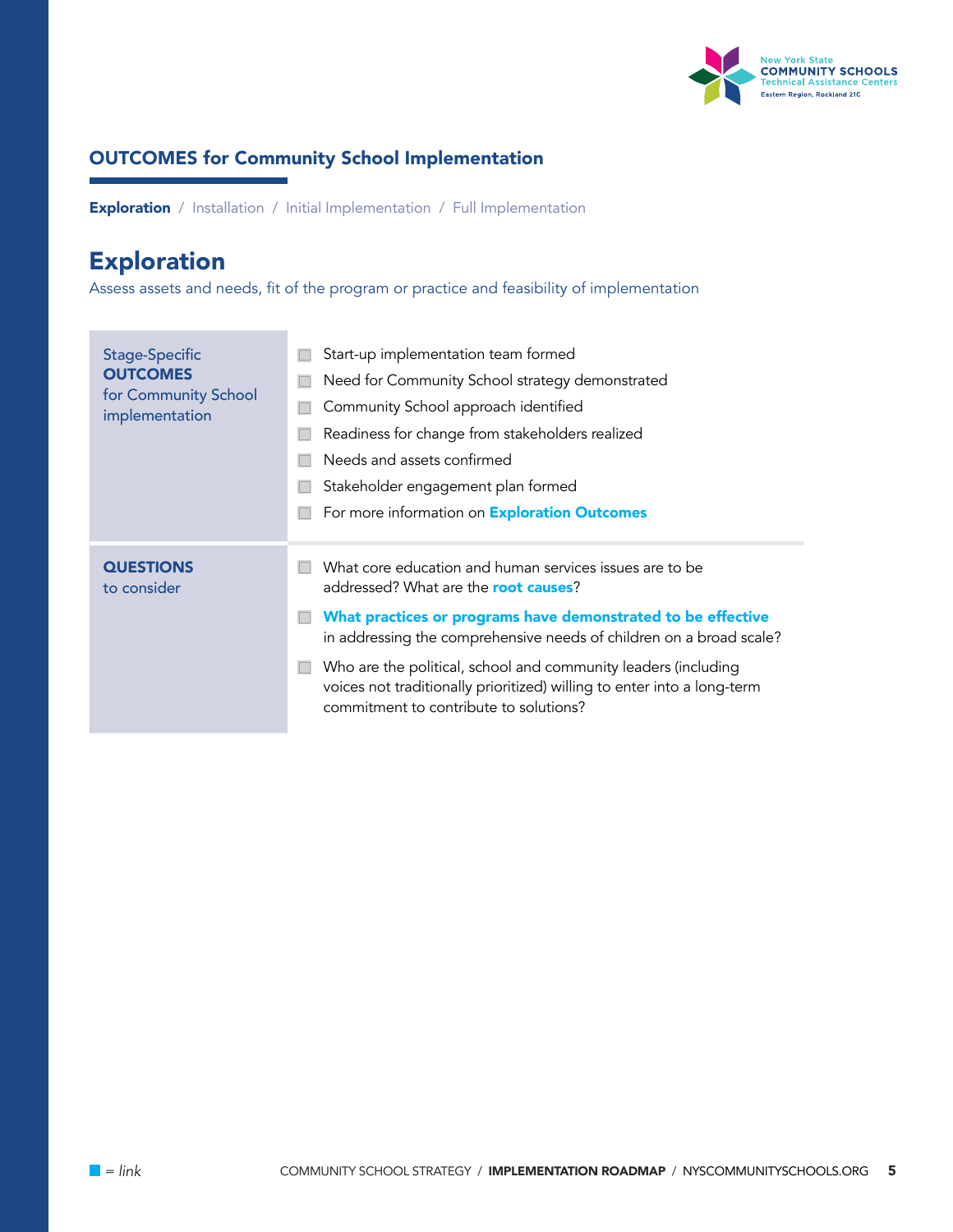

<span id="page-5-0"></span>Exploration / Installation / Initial Implementation / Full Implementation

### [Installation](https://nirn.fpg.unc.edu/module-1/implementation-stages/installation)

Builds the infrastructure necessary to implement the program or practice, building practitioner and organizational capacity

| <b>OBJECTIVE</b>                                                                     | Create and initiate a plan for implementation of the Community School<br>strategy in partnership with local community members.                                                                                                                                                                                                                                                                                                                                                                                                                                                                                                                                                                                                                                                                                                                                                                                                                                                                                                                                                                                                                                                                                                                                                                                                                                                                                                                                                                                                                                 |  |
|--------------------------------------------------------------------------------------|----------------------------------------------------------------------------------------------------------------------------------------------------------------------------------------------------------------------------------------------------------------------------------------------------------------------------------------------------------------------------------------------------------------------------------------------------------------------------------------------------------------------------------------------------------------------------------------------------------------------------------------------------------------------------------------------------------------------------------------------------------------------------------------------------------------------------------------------------------------------------------------------------------------------------------------------------------------------------------------------------------------------------------------------------------------------------------------------------------------------------------------------------------------------------------------------------------------------------------------------------------------------------------------------------------------------------------------------------------------------------------------------------------------------------------------------------------------------------------------------------------------------------------------------------------------|--|
| <b>Stage-Specific</b><br><b>ACTIVITIES</b><br>for community school<br>implementation | Ensure Community School initiative is clearly defined (e.g., logic<br>$\sim$<br>model, theory of change) Usable Innovations Tool<br>Assess existing and desired practice/program with implementation team<br>using the Four Pillars CS Framework Practice Analysis Tool<br>Identify a Community School Director (at building level ideally).<br>$\mathbb{R}^n$<br>The CS Director leads the implementation team<br><b>CS Director Job Description Tool</b><br>$\Box$ Reassess existing and needed supports and financial resources for staff to<br>implement the Community School strategy Capacity to Implement Tool<br>Revisit implementation team membership to lead the Community School<br>ш<br>strategy Implementation Team Tool I Implementation Team Tool II<br>Ensure the implementation team is supported and equipped to lead the<br>$\Box$<br>development of the Community School strategy at the building level,<br>and is functioning well <b>Implementation Team Tool</b><br>Ensure required policies and practices are in place (data collection, etc.)<br>$\Box$<br>Transition leadership of implementation team to Community School<br>$\Box$<br>Director and convene regularly<br>Use data from Community Assets and Needs Assessment and other<br>$\Box$<br>relevant sources to design implementation strategy<br><b>Building CS Initiatives Tool Data System Definition</b><br>Determine which programs/services should be implemented and if<br>coaching is needed Exploration Tool Coaching System Tool<br><b>Coaching Service Tool</b> |  |
|                                                                                      | Develop and use feedback loops between Community School<br>Director, implementation team, and other stakeholders to ensure<br>effective communication <b>Communication Protocol Tool</b><br>Create readiness for change with stakeholders Change Readiness Tool<br><b>Champion Engagement Tool</b>                                                                                                                                                                                                                                                                                                                                                                                                                                                                                                                                                                                                                                                                                                                                                                                                                                                                                                                                                                                                                                                                                                                                                                                                                                                             |  |
|                                                                                      |                                                                                                                                                                                                                                                                                                                                                                                                                                                                                                                                                                                                                                                                                                                                                                                                                                                                                                                                                                                                                                                                                                                                                                                                                                                                                                                                                                                                                                                                                                                                                                |  |
| Other<br><b>RESOURCES</b>                                                            | <b>Questions to Consider for Installation Stage Below</b><br>For more on the <b>Installation Stage</b>                                                                                                                                                                                                                                                                                                                                                                                                                                                                                                                                                                                                                                                                                                                                                                                                                                                                                                                                                                                                                                                                                                                                                                                                                                                                                                                                                                                                                                                         |  |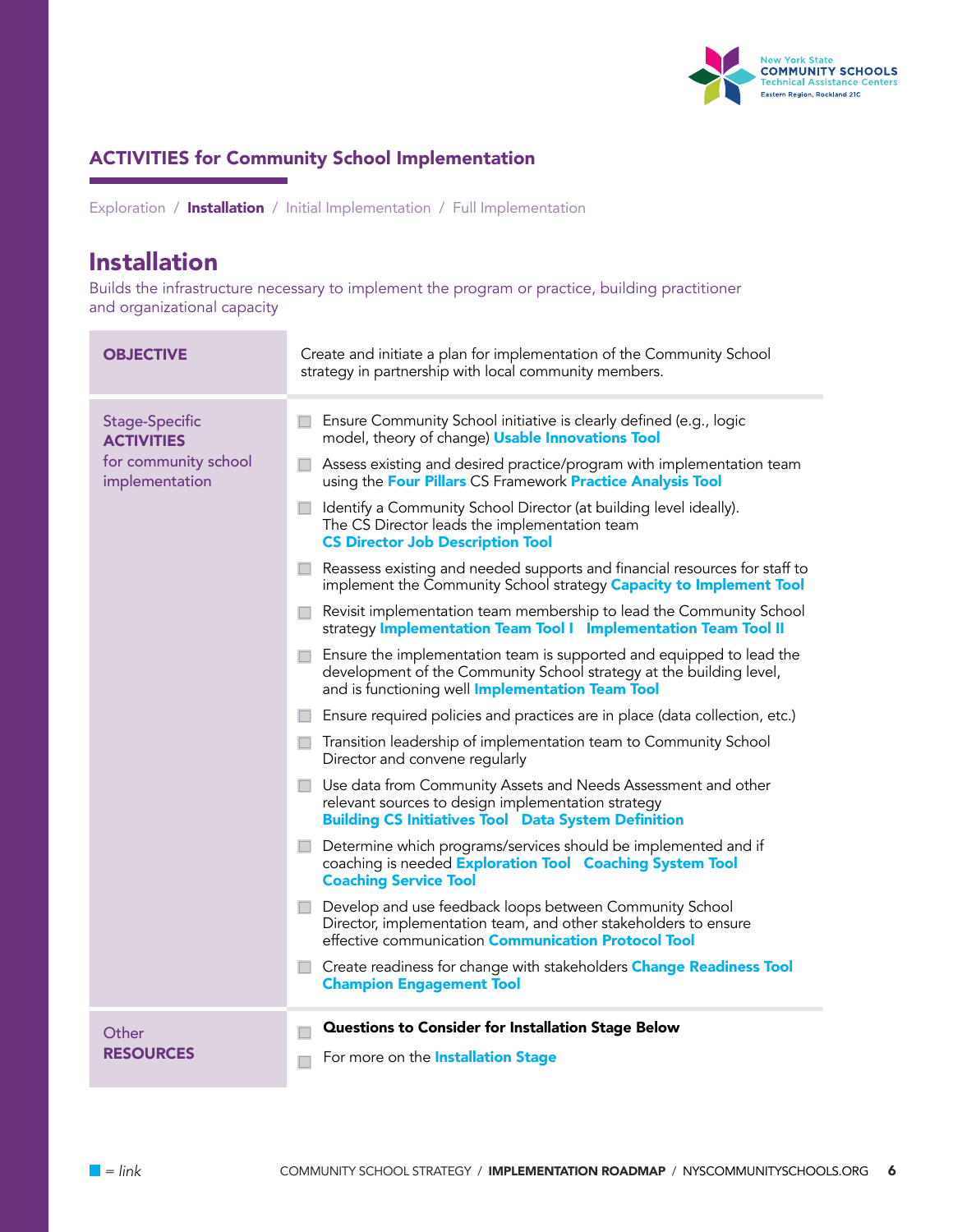

Exploration / Installation / Initial Implementation / Full Implementation

### [Installation](https://nirn.fpg.unc.edu/module-1/implementation-stages/installation)

Builds the infrastructure necessary to implement the program or practice, building practitioner and organizational capacity

| Stage-Specific<br><b>OUTCOMES</b><br>for Community School<br>implementation | Community School Director hired<br>Implementation team is functioning well<br>Practitioners are trained in strategy/program/practice<br>Infrastructure is in place to collect and analyze data for continuous<br>improvement<br>Fidelity measure and criteria established for strategy/program/practice<br>Communication with stakeholders is bi-directional and effective<br>Policies and procedures are in place to support use of the strategy/<br>program/practice<br>Planning to ensure needed resources and supports are available helps<br>avoid frustration and false starts |
|-----------------------------------------------------------------------------|--------------------------------------------------------------------------------------------------------------------------------------------------------------------------------------------------------------------------------------------------------------------------------------------------------------------------------------------------------------------------------------------------------------------------------------------------------------------------------------------------------------------------------------------------------------------------------------|
|                                                                             | For more information on <b>Installation Outcomes</b>                                                                                                                                                                                                                                                                                                                                                                                                                                                                                                                                 |
| <b>QUESTIONS</b><br>to consider                                             | What is the vision for implementation of the Community School?<br>What will be the scope and reach of the Community School strategy?<br>What networks need to be formed in order to facilitate sharing of<br>information and new ideas?<br>What data about implementation of the Community School needs to<br>be collected in order to examine and improve implementation?                                                                                                                                                                                                           |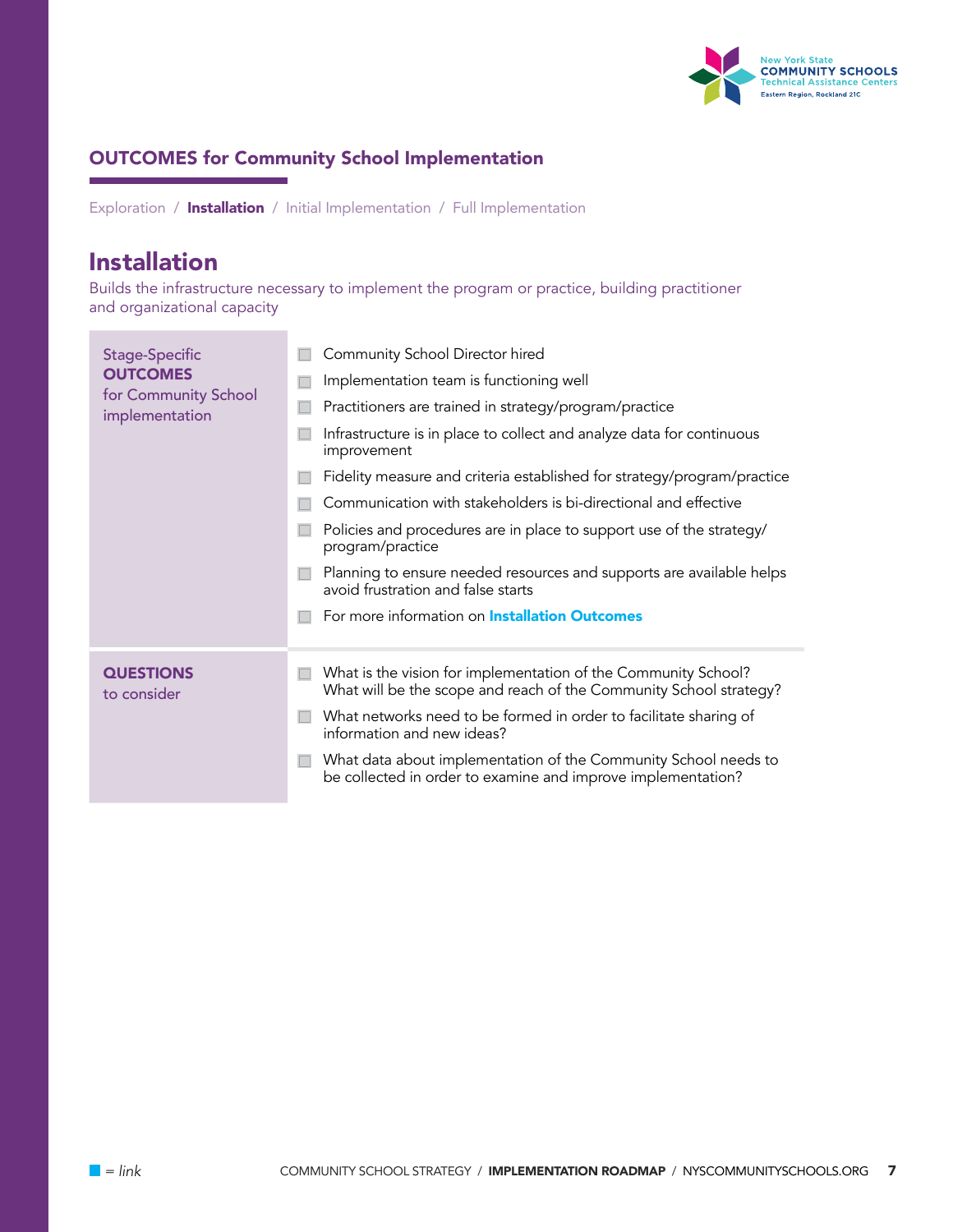

<span id="page-7-0"></span>Exploration / Installation / Initial Implementation / Full Implementation

### [Initial Implementation](https://nirn.fpg.unc.edu/module-1/implementation-stages/initial-implementation)

Initial efforts to use the program or practice, and data for continuous improvement

| <b>OBJECTIVE</b>                                                              | Carry out the Community School implementation plan and regularly<br>examine implementation practices for efficiency and effectiveness.                                                                                                                                                                                                                                                                                                                                                                                                                                                                                                                                                                                                                                                                                                                                                                                                                                                               |  |  |
|-------------------------------------------------------------------------------|------------------------------------------------------------------------------------------------------------------------------------------------------------------------------------------------------------------------------------------------------------------------------------------------------------------------------------------------------------------------------------------------------------------------------------------------------------------------------------------------------------------------------------------------------------------------------------------------------------------------------------------------------------------------------------------------------------------------------------------------------------------------------------------------------------------------------------------------------------------------------------------------------------------------------------------------------------------------------------------------------|--|--|
| Stage-Specific<br><b>ACTIVITIES</b><br>for Community School<br>implementation | Evaluate and improve current implementation of the Community<br>School strategy using data<br>Evaluate and improve practice/program with implementation team<br>using the Four Pillars CS Framework Practice Analysis Tool<br>Reevaluate any training needed for practitioners Training Hub Resources<br>Develop decision making criteria for expanding Community<br>School initiative<br>Ensure stakeholders' readiness in the community for initial<br>implementation by providing orientation and/or initial training<br>on the strategy Readiness for Change Tool<br>Convene implementation team regularly to use data and feedback<br>to examine practices, monitor progress and refine implementation plan<br><b>Improvement Cycles Tool I Improvement Cycles Tool II</b><br>Ensure implementation team is assessed often<br><b>Implementation Team Tool I</b><br>Gather data and feedback through multiple sources to explain<br>progress and ensure the Community School strategy is working |  |  |
|                                                                               | <b>Implementation Drivers</b> Data Definition<br>Execute communication plan to share progress, new developments<br>and to create readiness in community for implementation of<br>Community School strategy <b>Communications Protocol Tool I</b>                                                                                                                                                                                                                                                                                                                                                                                                                                                                                                                                                                                                                                                                                                                                                     |  |  |
| Other<br><b>RESOURCES</b>                                                     | Questions to Consider for Initial Implementation Below<br>For more on the <b>Initial Implementation Stage</b>                                                                                                                                                                                                                                                                                                                                                                                                                                                                                                                                                                                                                                                                                                                                                                                                                                                                                        |  |  |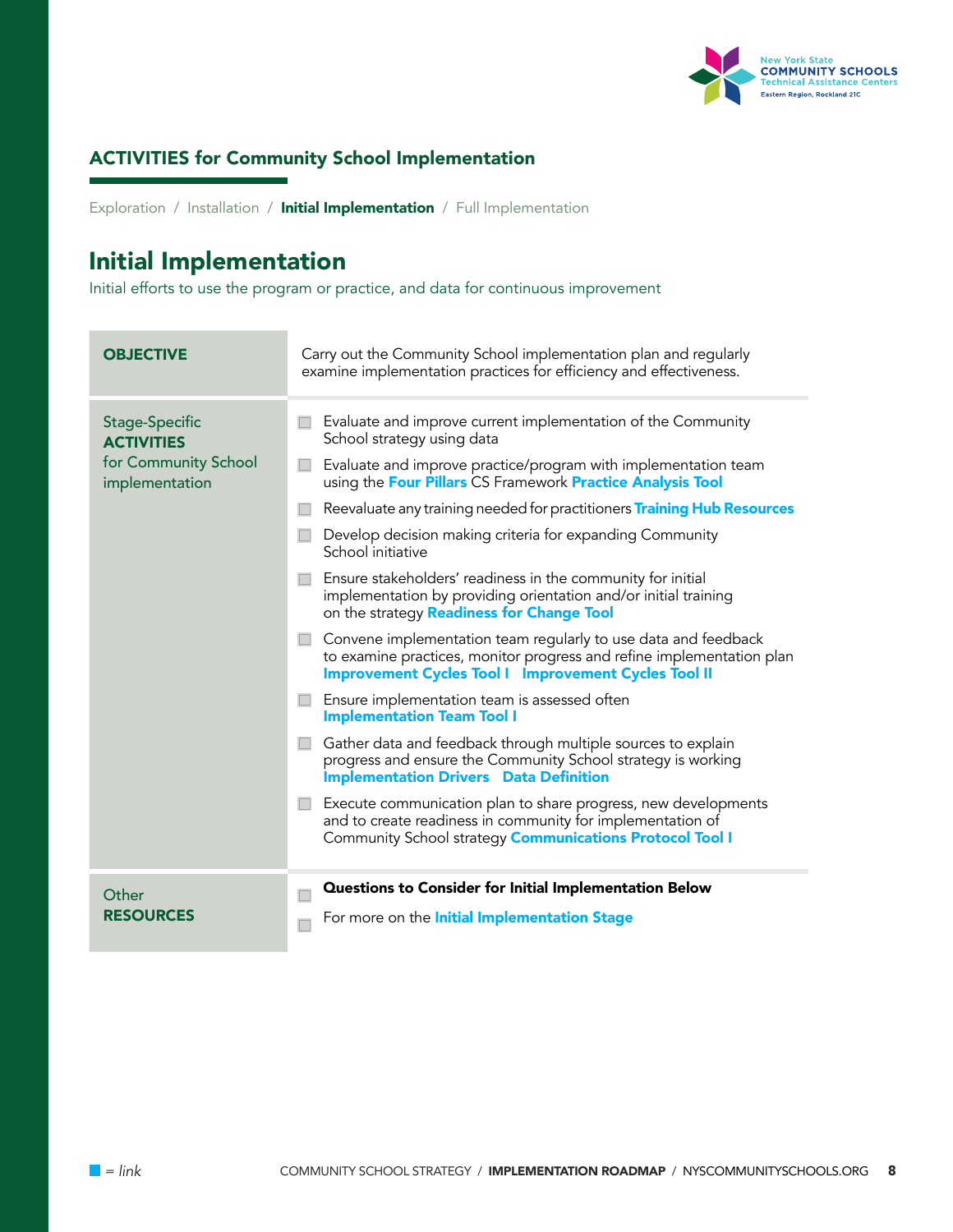

Exploration / Installation / Initial Implementation / Full Implementation

### [Initial Implementation](https://nirn.fpg.unc.edu/module-1/implementation-stages/initial-implementation)

Initial efforts to use the program or practice, and data for continuous improvement

| Stage-Specific<br><b>OUTCOMES</b><br>for Community School<br>implementation | Practitioners are using the strategy/program/practice                                                                  |
|-----------------------------------------------------------------------------|------------------------------------------------------------------------------------------------------------------------|
|                                                                             | Data used to inform decision making and continuous improvement                                                         |
|                                                                             | Practitioners are achieving some fidelity in the strategy/program/<br>practice used                                    |
|                                                                             | Increase in use of the strategy/program/practice with fidelity                                                         |
|                                                                             | Increase in staff confidence and skill in using the strategy/program/<br>practice                                      |
|                                                                             | Increase in coaches'/supervisors' confidence in supporting staff                                                       |
|                                                                             | Meaningful engagement of recipients and families in the strategy/<br>program/practice                                  |
|                                                                             | Majority of school personnel, direct service providers and stakeholders<br>are oriented to the strategy                |
|                                                                             | Evidence of initial integration between the school and Community<br>School strategy as one entity                      |
|                                                                             | For more information on <i>Initial Implementation Outcomes</i>                                                         |
| <b>QUESTIONS</b><br>to consider                                             | What knowledge, skills, functions and authority are necessary for<br>continued functioning of the implementation team? |
|                                                                             | What policy and structural changes need to be made in order<br>to enable change?                                       |
|                                                                             | What is the protocol for continued data collection and sharing?                                                        |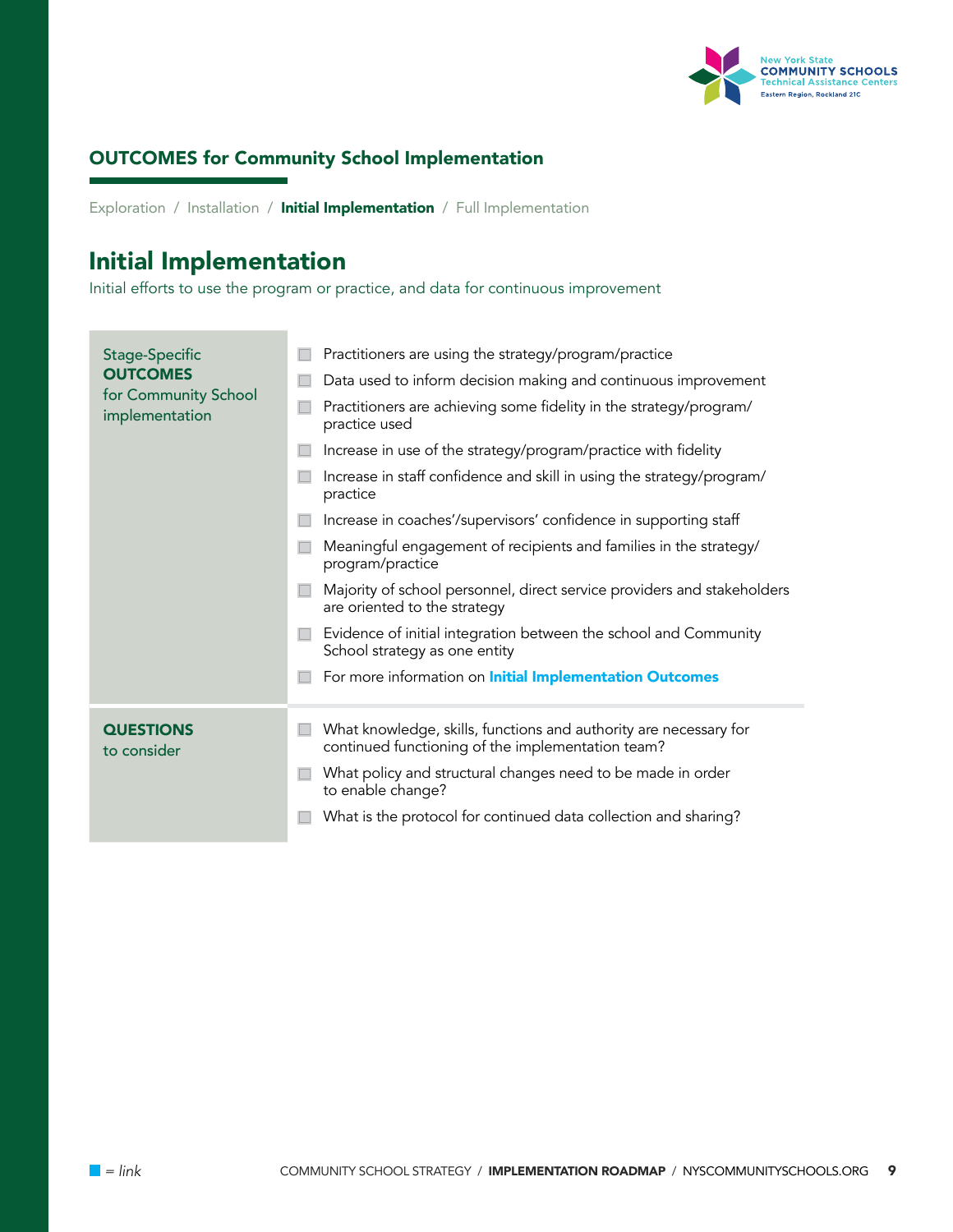

<span id="page-9-0"></span>Exploration / Installation / Initial Implementation / Full Implementation

# [Full Implementation](https://nirn.fpg.unc.edu/module-1/implementation-stages/full-implementation)

Stakeholders use the program or practice successfully, and population-level outcomes are achieved

| <b>OBJECTIVE</b>                                                              | Continue to implement Community School strategy in alignment with<br>designated plan, and focus on continuous improvement.                                                                                                                                                                                                                                                                                                                                                                                                                                                                                                                                                                                                                                                                                                                                                                                                                                                                                                                                                                                                                                                                                                                                                                  |  |
|-------------------------------------------------------------------------------|---------------------------------------------------------------------------------------------------------------------------------------------------------------------------------------------------------------------------------------------------------------------------------------------------------------------------------------------------------------------------------------------------------------------------------------------------------------------------------------------------------------------------------------------------------------------------------------------------------------------------------------------------------------------------------------------------------------------------------------------------------------------------------------------------------------------------------------------------------------------------------------------------------------------------------------------------------------------------------------------------------------------------------------------------------------------------------------------------------------------------------------------------------------------------------------------------------------------------------------------------------------------------------------------|--|
| Stage-Specific<br><b>ACTIVITIES</b><br>for Community School<br>implementation | Evaluate and improve practice/program with implementation team<br>using the Four Pillars CS Framework to determine if outcomes<br>are achieved<br>Ensure community school director and implementation team is<br>supported by professional training and/or ongoing coaching<br><b>Training Plan Template Coaching Plan Template</b><br>Review and implement any policies and procedures in support of<br>the Community School implementation<br>Review decision making criteria for expanding Community<br>School initiative<br>Continue to convene implementation team regularly to use data and<br>feedback to examine practices, monitor progress, and refine strategy<br>and implementation plan<br>Who does the assessing? And is there a minimum standard for often?<br><b>Implementation Team Tool</b><br>Continue to provide orientation on the Community School strategy to<br>community stakeholders, school personnel, direct service providers<br>Incorporate regular reassessment of community assets and needs with<br>gathering of data and feedback through multiple sources<br>Continue to use feedback loops between Community School<br>Director, implementation team, school personnel, direct service<br>providers, and stakeholders to communicate about progress and |  |
|                                                                               | new developments <b>Improvement Cycles</b>                                                                                                                                                                                                                                                                                                                                                                                                                                                                                                                                                                                                                                                                                                                                                                                                                                                                                                                                                                                                                                                                                                                                                                                                                                                  |  |
| Other<br><b>RESOURCES</b>                                                     | Questions to Consider for Full Implementation Below<br>For more on the Full Implementation Stage                                                                                                                                                                                                                                                                                                                                                                                                                                                                                                                                                                                                                                                                                                                                                                                                                                                                                                                                                                                                                                                                                                                                                                                            |  |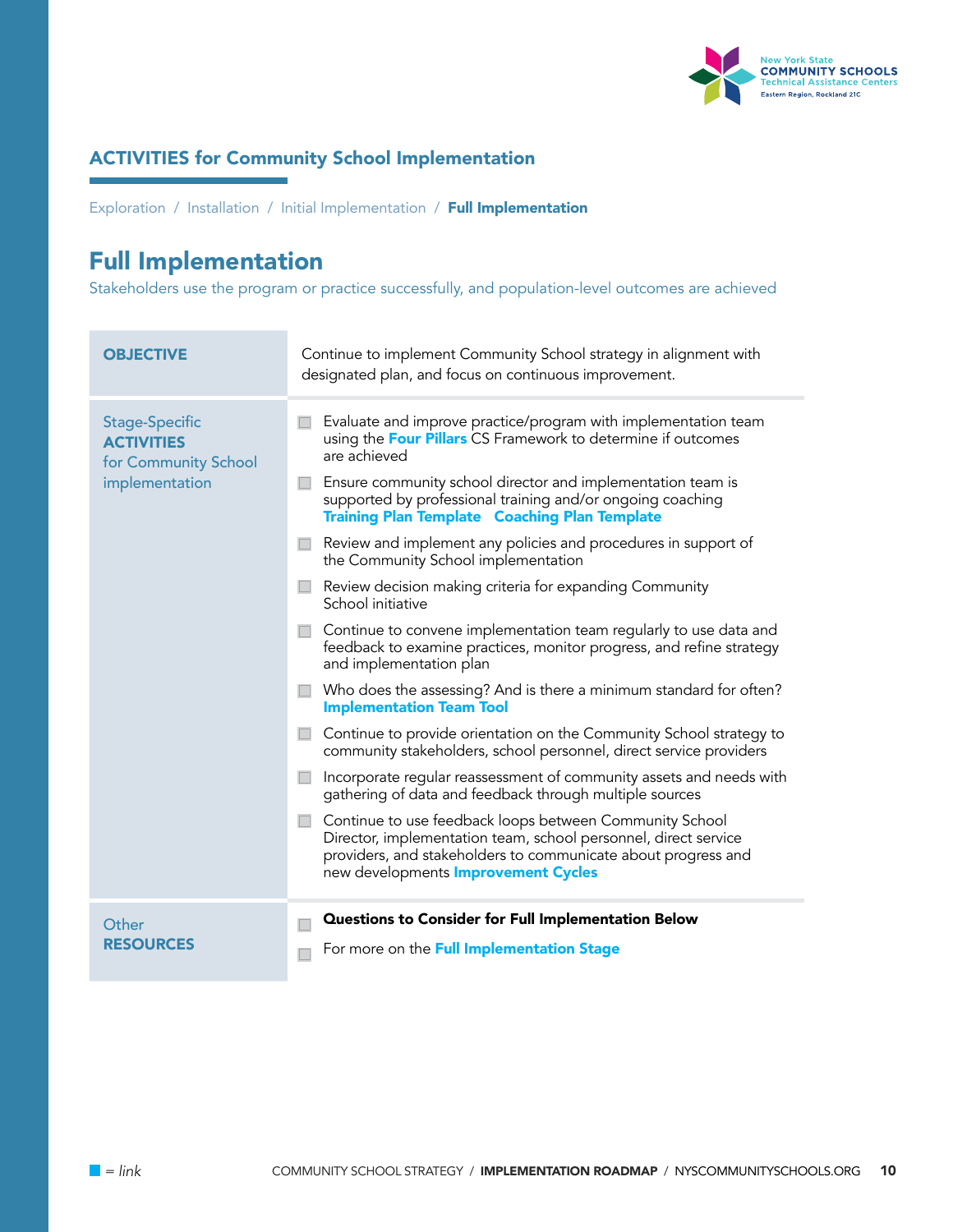

Exploration / Installation / Initial Implementation / Full Implementation

# [Full Implementation](https://nirn.fpg.unc.edu/module-1/implementation-stages/full-implementation)

Stakeholders use the program or practice successfully, and population-level outcomes are achieved

| <b>Stage-Specific</b><br><b>OUTCOMES</b><br>for Community School<br>implementation | Data used to inform decision making and continuous improvement                                                                                                    |
|------------------------------------------------------------------------------------|-------------------------------------------------------------------------------------------------------------------------------------------------------------------|
|                                                                                    | Sustained use of the strategy/program/practice                                                                                                                    |
|                                                                                    | Evidence that identified outcomes are improving through use of the<br>strategy/program/service                                                                    |
|                                                                                    | Multiple and braided funding sources actualized to ensure<br>sustainability                                                                                       |
|                                                                                    | Majority of school personnel, direct service providers and<br>stakeholders are engaging with the Community School strategy<br>and/or utilizing services as needed |
|                                                                                    | Sustained use of the programs and services available through the<br>community school partnerships                                                                 |
|                                                                                    | For more information on Full Implementation Outcomes                                                                                                              |
| <b>QUESTIONS</b><br>to consider                                                    | What practices or programs have been implemented and<br>demonstrated to be effective in addressing the comprehensive<br>needs of our students and families?       |
|                                                                                    | What is the vision for continued implementation of the<br>community school?                                                                                       |
|                                                                                    | What adjustments need to be made to the scope and reach<br>of the Community School strategy?                                                                      |